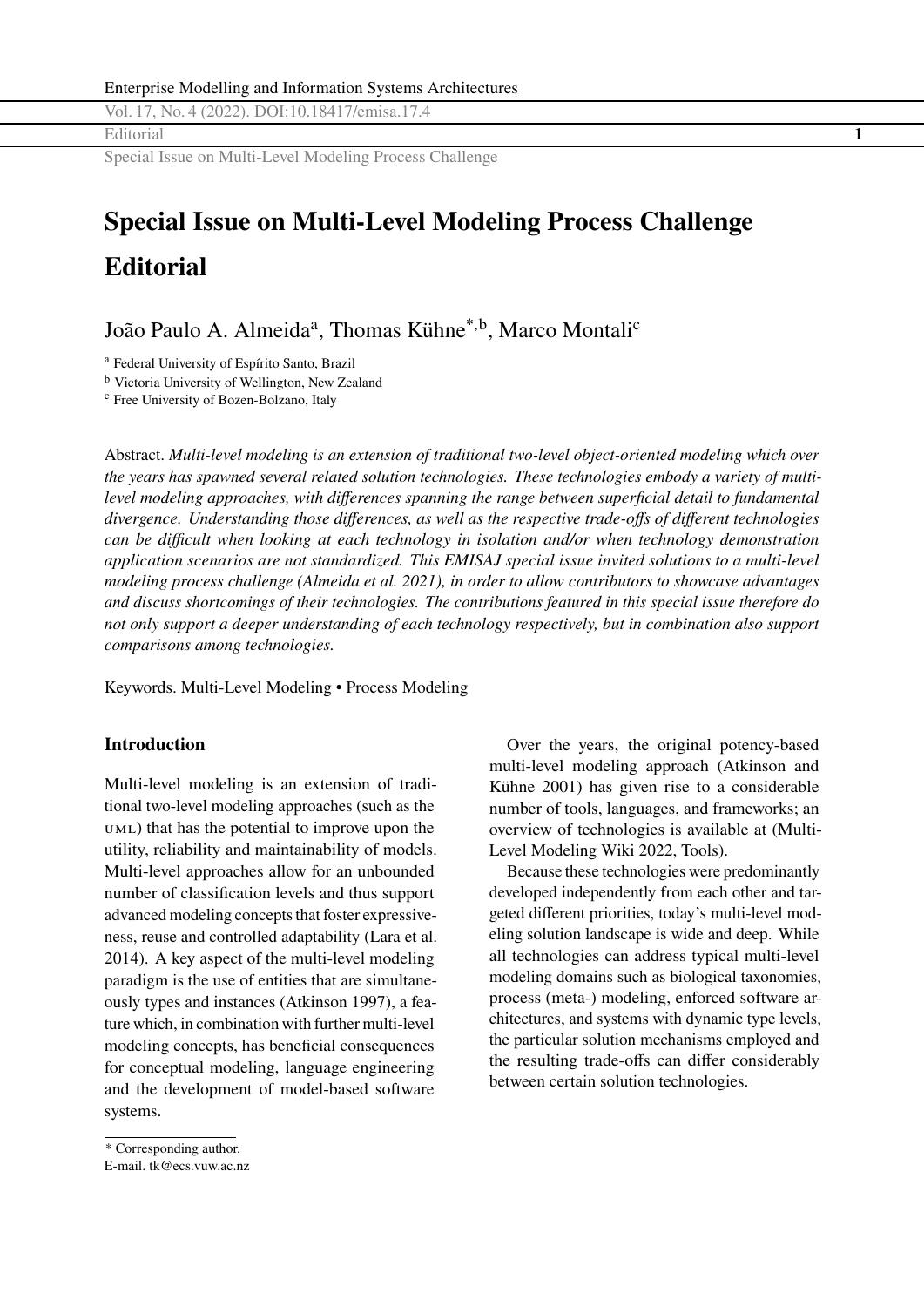| Enterprise Modelling and Information Systems Architectures |
|------------------------------------------------------------|
| Vol. 17, No. 4 (2022). DOI:10.18417/emisa.17.4             |
| João Paulo A. Almeida, Thomas Kühne, Marco Montali         |
| Special Issue on Multi-Level Modeling Process Challenge    |

Understanding what the differences between multi-level modeling technologies are, can be beneficial for

- 1. selecting a particular technology,
- 2. optimizing the use of a technology through a deeper appreciation of its particularities, and
- 3. driving future multi-level modeling research with respect to consolidation potential and/or need for bifurcation.

In order to support these goals, past workshops in the MULTI series [\(Multi-Level Modeling Wiki](#page-4-0) [2022,](#page-4-0) Events) have invited multi-level modeling solutions to so-called "modeling challenges", i. e., specific modeling scenarios with certain modeling requirements. The MULTI 2019 "Process Challenge" challenge (Almeida et al. [2019\)](#page-3-0), was used as a basis for the challenge that submissions to this special issue were invited to respond to (Almeida et al. [2021\)](#page-3-0). Like its predecessor, on which it is closely based, this challenge concerns the domain of process management (Dumas et al. [2005\)](#page-4-0), a domain in which one is not only interested in *particular occurrences* (e.g., "processes" ≡ "process instances" or "tasks"  $\equiv$  "task occurrences"). but also in universal aspects of *classes of occurrences*, e. g., "process types", "task types" and their relations to actor types and artifact types. Furthermore, and most importantly for multi-level modeling, so-called *process metamodeling* can be used to classify this latter type level.

Model artefacts at the process metamodeling level can usefully restrict which process models can be constructed and typically provide modeling abstractions to be drawn from at lower levels. Overall, the use of multiple levels supports the separation of general domain-terminology from domains-specific counterparts, and reduces accidental complexity in comparison to two-level solutions (Atkinson and Kühne [2008\)](#page-4-0).

A more in-depth account on process (meta-) modeling can be found in the "Process Challenge" description (Almeida et al. [2021\)](#page-3-0) that was formulated for this special issue.

#### **Solution Description Format**

Challenge solutions had to include at least the following sections:

- Technology (precise description of the technology / approach used);
- Analysis (any disambiguations of the case description and assumptions made, any potentially added requirements);
- Model Presentation (detailed presentation of a model, including justifications for design decisions);
- Satisfaction of Requirements (demonstration of how the solution satisfies the challenge requirements);
- Assessment of the Modeling Solution (discussing choices made, pointing out potential compromises / deficiencies);
- Related Work (positioning and contrasting the presented solution with related work);
- Conclusions (including lessons learned, impulses for future work, etc.).

### **Evaluation Criteria**

Each challenge response submitted to this special issue was reviewed against the following criteria:

- i) Does the submission address the established domain as described in the challenge (Almeida et al. [2021\)](#page-3-0) and does it demonstrate the use of multi-level features?
- ii) Does the submission evaluate/discuss the proposed modeling solution against the challenge's criteria?
- iii) Does the submission discuss the merits and limitations of the applied MLM technique in the context of the challenge?

Solutions were not required to satisfy all requirements of the challenge, however any omissions or applied workarounds had to be flagged and discussed.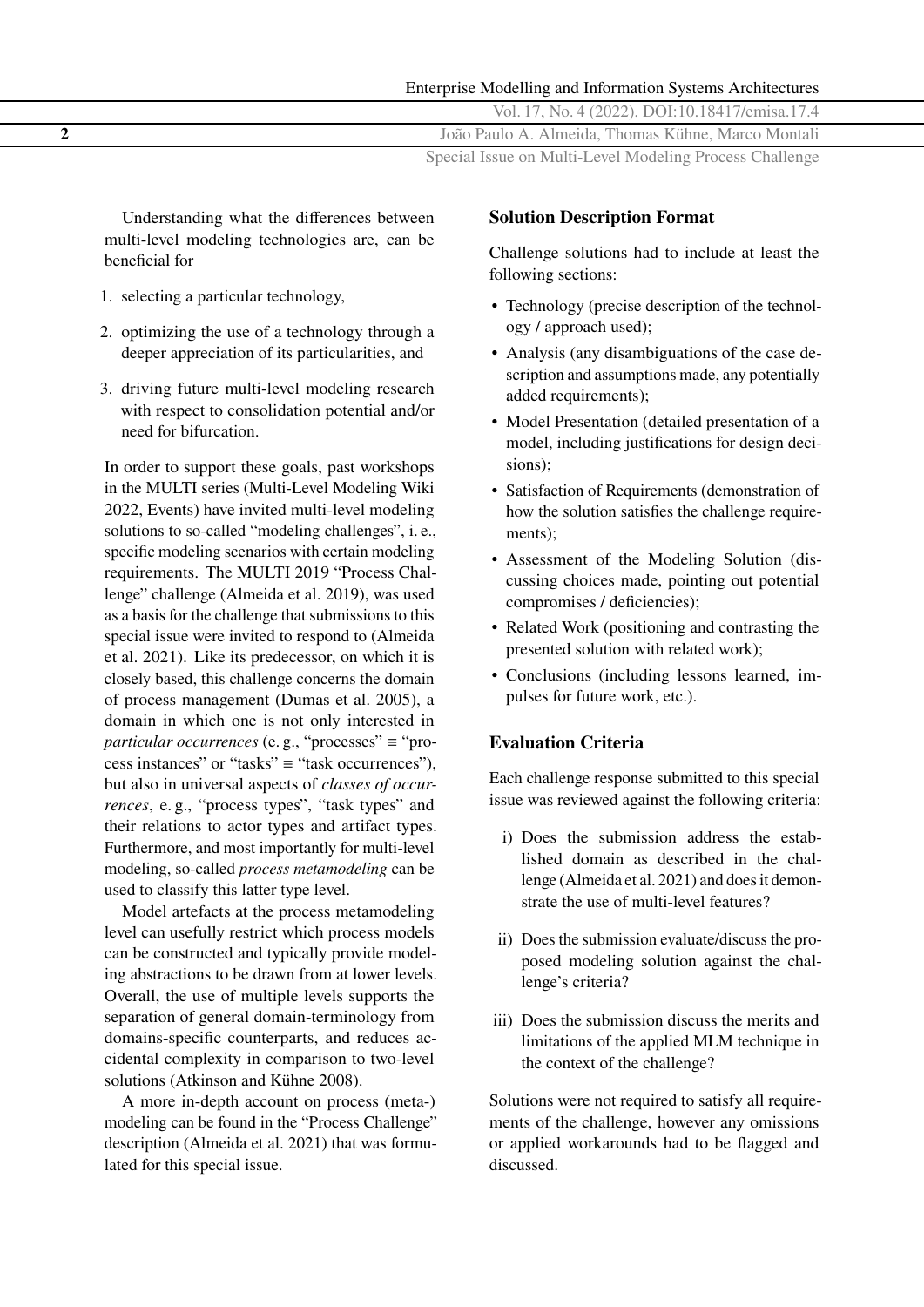Vol. 17, No. 4 (2022). DOI[:10.18417/emisa.17.4](http://dx.doi.org/10.18417/emisa.17.4)

Editorial **3**

Special Issue on Multi-Level Modeling Process Challenge

### **In this Issue**

Out of an initial set of ten expressions of interest to submit a contribution to the challenge, six materialized in submissions. In two review rounds, comprising three reviews for each submission and each round, five submissions were eventually accepted and are included in this special issue. The approach taken by the sixth submission did not facilitate easy comparisons to other solutions and will therefore be published as a regular paper.

In *[Evaluating DeepTelos for ConceptBase](https://emisa-journal.org/emisa/article/view/269)*, Manfred Jeusfeld addresses all requirements of the challenge by employing DEEPTELOS (Jeusfeld and Neumayr [2016\)](#page-4-0), a multi-level modeling extension of the knowledge representation language (O-)Telos (Koubarakis et al. [2021\)](#page-4-0). Based on ConceptBase (Jeusfeld [2009\)](#page-4-0) as an implementation platform, Jeusfeld's solution primarily builds on classification and generalization, in particular on a variant of the powertype pattern (Partridge et al. [2018\)](#page-4-0). The maximum classification depth in his solution comprises four levels; or rather three, if one counts domain-specific classification relationships only, i.e., regards the so-called *omega-level* at the top as a generic language definition rather than a domain-abstraction. DEEPTELOS' levelagnosticism, support for multiple classification, and the ability to define user-definable modeling constructs allow Jeusfeld to address all requirements without having to employ any workarounds. Jeusfeld notes, however, that the judicious use of so-called "most general instances" may not be ideal in terms of minimizing accidental complexity. Those interested in experimenting with the DeepTelos solution may access the respective files along with instructions (Jeusfeld [2022\)](#page-4-0).

In *[Multi-level modeling with LML](https://emisa-journal.org/emisa/article/view/280)*, Arne Lange and Colin Atkinson use the Melanee tool (Gerbig [2017\)](#page-4-0) which is based on the orthogonal classification architecture (Atkinson and Kühne [2003\)](#page-4-0), i.e., sharply distinguishes between the use of the tool's built-in language versus the use of domain-induced

levels. Melanee's Deep OCL constraint language (Lange [2016\)](#page-4-0) recognizes both dimensions and has dedicated support for expressing multilevel constraints, e. g., cross-level constraints. Of further note is Melanee's strict application of classification as a level-segregation principle to the extent of prohibiting any other inter-level relationship kinds and any level-jumping. The latter limitation requires the authors to satisfy requirement S11 with what they refer to as an "unnatural" workaround, prompting them to discuss various alternative solution candidates.

In *[Dual Deep Modeling of Business Processes](https://emisa-journal.org/emisa/article/view/281)*, Bernd Neumayr, Christoph G. Schuetz, and Michael Schrefl use their DUAL DEEP MODELing (DDM) approach (Neumayr et al. [2018\)](#page-4-0) that features 'cross-level relationship'-supporting dual potencies. DDM elements are not confined to playing a single role at a single level and the levelsegregation principle can be "concretization", i.e., more than orthodox classification. However, in their article, the authors demonstrate that when using DDM, it is possible to solely use pure classification and establish a level hierarchy in which elements have uniquely defined level-memberships. Their solution represents actors as instances of the roles they play and since DDM does not support a mechanism like multiple classification, it cannot directly support requirements P15/P16/S11. Neumayr et al. discuss three alternatives which could be used to completely satisfy the respective requirements.

In *[Multi-Level Modelling with MultEcore](https://emisa-journal.org/emisa/article/view/279)*, Alejandro Rodríguez and Fernando Macías use their MULTECORE tool (Macías [2019;](#page-4-0) Rodríguez [2022\)](#page-4-0), a set of eclipse plugins that support a graphical editor and a potency-based multi-level modeling language. Their solution features a four-level process hierarchy, plus an orthogonal supplementary hierarchy. Note that MULTECORE level counts are not necessarily comparable to pure classification level counts since its inter-level relationship is not restricted to classification. The authors specify static constraints and address dynamic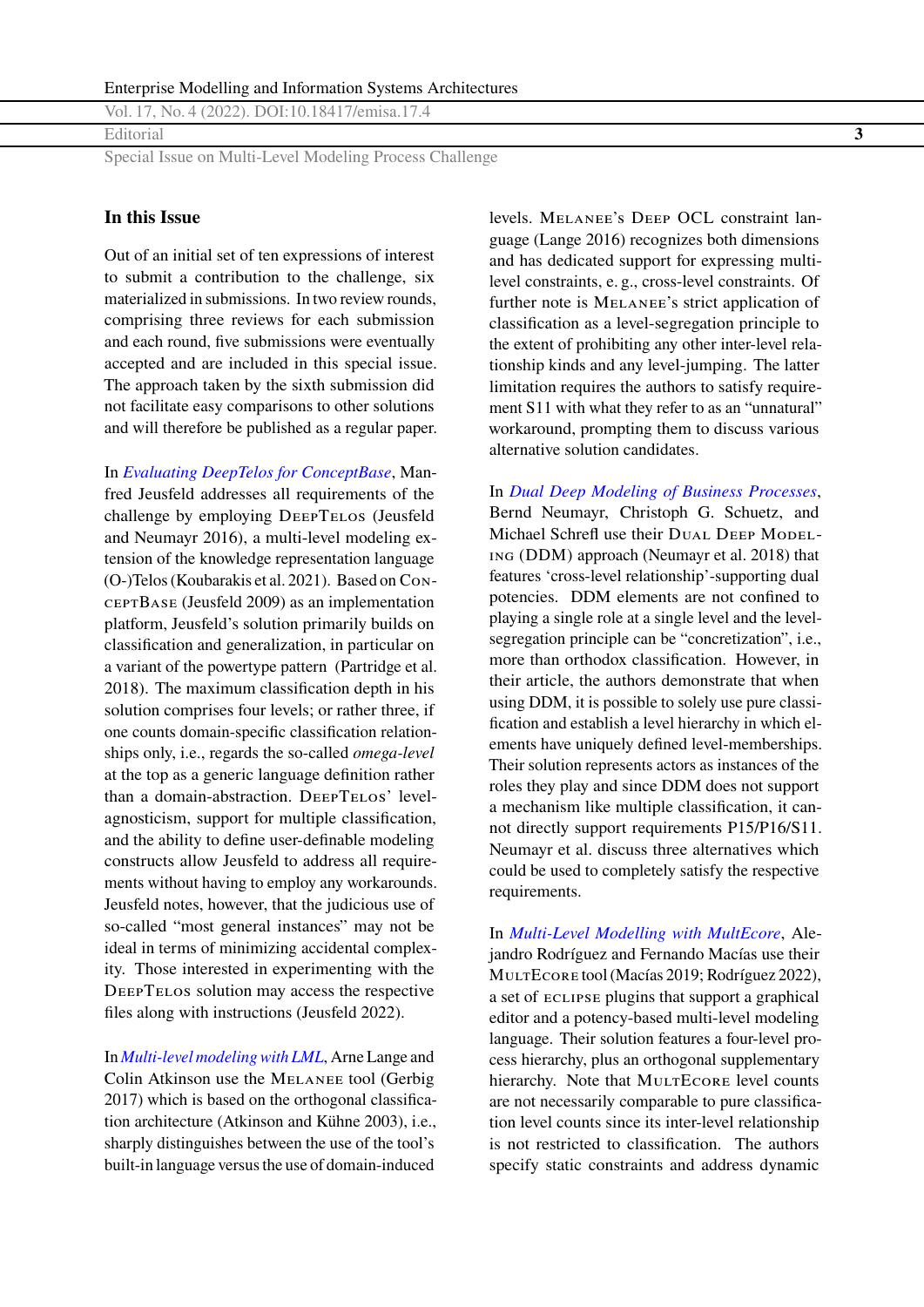<span id="page-3-0"></span>Enterprise Modelling and Information Systems Architectures Vol. 17, No. 4 (2022). DOI[:10.18417/emisa.17.4](http://dx.doi.org/10.18417/emisa.17.4) **4** João Paulo A. Almeida, Thomas Kühne, Marco Montali Special Issue on Multi-Level Modeling Process Challenge

aspects of the challenge domain by employing MULTECORE's model transformation language. A bidirectional transformation is used to support model execution with the help of MAUDE. Since MULTECORE does not support cross-level associations/links the authors had to take some care to avoid element duplication when addressing requirement S7 and could not avoid element duplication when addressing S11.

In *[Multi-Level Modeling with Openflexo/FML](https://emisa-journal.org/emisa/article/view/283)*,

Sylvain Guérin, Joel Champeau, Jean-Christophe Bach, Antoine Beugnard, Fabien Dagnat, and Salvador Martínez explore a solution based on the notion of model federation in the OPENFLEXO/FML language (Golra et al. [2016\)](#page-4-0). Since the language does not directly support multi-level modeling, the authors base their solution on the "Type Object" pattern (Johnson and Woolf [1997\)](#page-4-0). Their approach can thus be understood as using conventional two-level workarounds, entailing added accidental complexity (Atkinson and Kühne [2008\)](#page-4-0). Their solution uses FML code to address (levelcrossing) domain requirements and requires the specification of model constraints to enforce the semantics of classification for domain types represented at the object level (e. g., in the case of the specialization of actor types). However, the use of what the authors call "virtual models" allows them to create a layered hierarchical solution, which specializes a "Base metamodel" into an "Acme metamodel", which is finally instantiated. While all challenge requirements could be satisfied by the use of FML only, two additional tools—a process type graphical editor and an enacted process graphical editor—were developed to check and validate the solution.

### **Acknowledgments**

We would like to thank the authors for making this special issue possible by submitting their work. We are also indebted to the reviewers for their detailed and constructive reviews. João Paulo A. Almeida is supported by CNPq (313687/2020-0) and FAPES (281/2021).

## **About the Guest Editors**

*João Paulo A. Almeida is an Associate Professor at the Federal University of Espírito Santo, Brazil, and Senior Member of the Ontology and Conceptual Modeling Research Group (NEMO). His research focuses on the application of ontologies in (multi-level) conceptual modeling, enterprise architecture and enterprise modeling. He received his Ph.D. in Computer Science from the University of Twente, The Netherlands in 2006.*

*Thomas Kühne is an Associate Professor at Victoria University of Wellington, New Zealand. Prior to that he was an Assistant Professor at the Technische Universität Darmstadt, Germany, and an Acting Professor at the University of Mannheim, Germany. His research interests include multi-level modeling and model-driven development. He received his Ph.D. in Computer Science from the Technische Universität Darmstadt, Germany in 1998.*

*Marco Montali is a Full Professor and Vice-Dean for Studies at the Free University of Bozen-Bolzano, Italy, and member of Steering Committee the IEEE task force on process mining. His research is at the intersection of artificial intelligence, formal methods, and data science, for the model- and data-driven analysis of business processes and multiagent systems. He received his Ph.D. in Computer Engineering from the University of Bologna, Italy in 2009.*

#### **References**

Almeida J. P. A., Kühne T., Montali M. (2021) The MULTI Process Challenge – EMISAJ Special Issue. <http://purl.org/emisajchallenge>

Almeida J. P. A., Rutle A., Wimmer M., Kühne T. (2019) The MULTI Process Challenge. In: 22nd ACM/IEEE International Conference on Model Driven Engineering Languages and Systems Companion, MODELS Companion 2019, Munich, Germany, September 15-20, 2019. IEEE, pp. 164–167 <https://doi.org/10.1109/MODELS-C.2019.00027>